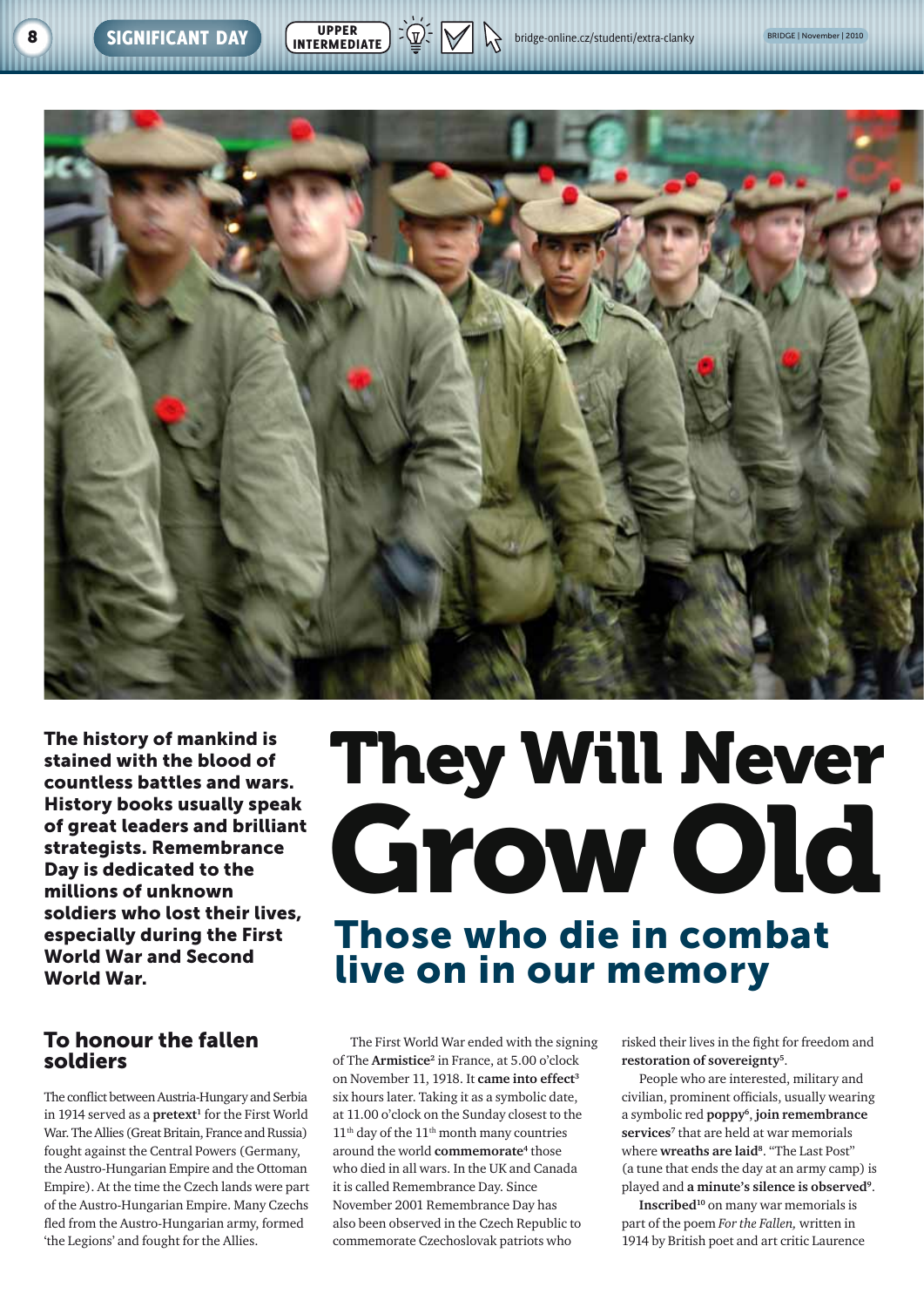## We were eighteen and had begun to love life and the world; and we had to shoot it to pieces.

Binyon (1869–1943). It is often recited during remembrance services for its lyrical and **straightforward**<sup>11</sup> message.

#### **For the Fallen (1914)**

*They shall not grow old, as we that are left grow old: Age shall not weary them, nor the years condemn. At the going down of the sun and in the morning. We will remember them.*

## A veteran of the First World War trenches<sup>12</sup>

Harry Patch, born on June 17, 1898, was the last living survivor of the trenches. Harry had indeed grown old*.* He was 111 years old when he died on Saturday, July 25,2009.

Harry was sent **with his unit to the**  front lines<sup>13</sup> in France when he was 18 years old. One night in September 1917 a German **shrapnel shell**<sup>14</sup> exploded overhead and seriously wounded him. He returned to England to recover and never went back.

## Trench warfare – a symbol of the First World War

The trenches were a military strategy that had tragic consequences for the soldiers on both sides while achieving very little **in**  terms of forward progress<sup>15</sup>. The German Army in the east faced the Allied troops to the west on a **battle line stretching16** from Belgium down through France. Between them there was a neutral area called **no man's land17**, which **was fenced off18** on both sides by **rolls of barbed wire19**. The **troops dug in into complex**<sup>20</sup> trench systems behind the wire.

During the day things were quite quiet but at night the **infantry**<sup>21</sup> went 'over the top' into no man's land to attack the enemy. In 1917 alone, 70,000 British troops died in the trenches. At that time, the life expectancy of a soldier in the trenches was measured in days rather than weeks or months.

## What were the conditions like?

In areas such as Ypres, in Belgium, it was like a **continuous hell**<sup>22</sup>. Attacks were frequent, bodies and body parts were difficult to remove and **decayed**<sup>23</sup> where they lay. There are horrific tales of rats eating **corpses**<sup>24</sup> and even biting soldiers who were sleeping. In the wet winter weather mud was everywhere and mixed with **sewage**<sup>25</sup>. Toilets were just holes in the ground. The **unsanitary conditions**<sup>26</sup> led to diseases such as **dysentery**<sup>27</sup>, typhus and cholera.

A high proportion of deaths were the result of disease. Shrapnel from an exploding shell would be covered in mud and pathogenic bacteria (bacteria



## The symbol of remembrance

People wear real or artificial poppies in honour of Remembrance Day. The red poppy grew in great numbers in the craters and trenches of the war zone. It became a symbol thanks to a Canadian doctor, John McCrae, who in May 1915 after the second battle of Ypres wrote the poem *In Flanders Fields\**, the place of battlefields and the resting place of dead soldiers where red poppies grew **in abundance30**.

"*We are the Dead. Short days ago We lived, felt dawn31, saw sunsets glow Loved and were loved, and now we lie in Flanders Fields*."

Governments did little to help the injured and confused soldiers who returned from the war. In response, Earl Haig, the Commander in Chief of the British army, founded an organisation to assist soldiers which still exists today as the Royal British Legion. Red poppies are sold as a way of **raising funds32** to commemorate those who died and for the **welfare of ex-servicemen33** or women and their children.



Harry Patch said that disputes should be settled by discussion rather than war.



In areas such as Ypres, in Belgium, fighting in trenches was like a continuous hell. Imagine the vast extent of the trenches when a soldier could walk on battlefields from Nieuwpoort in Belgium, located three kilometres from the coastline, to the Swiss borders (a distance of around 550 kilometres), without even his helmet standing out over the edge of trenches.